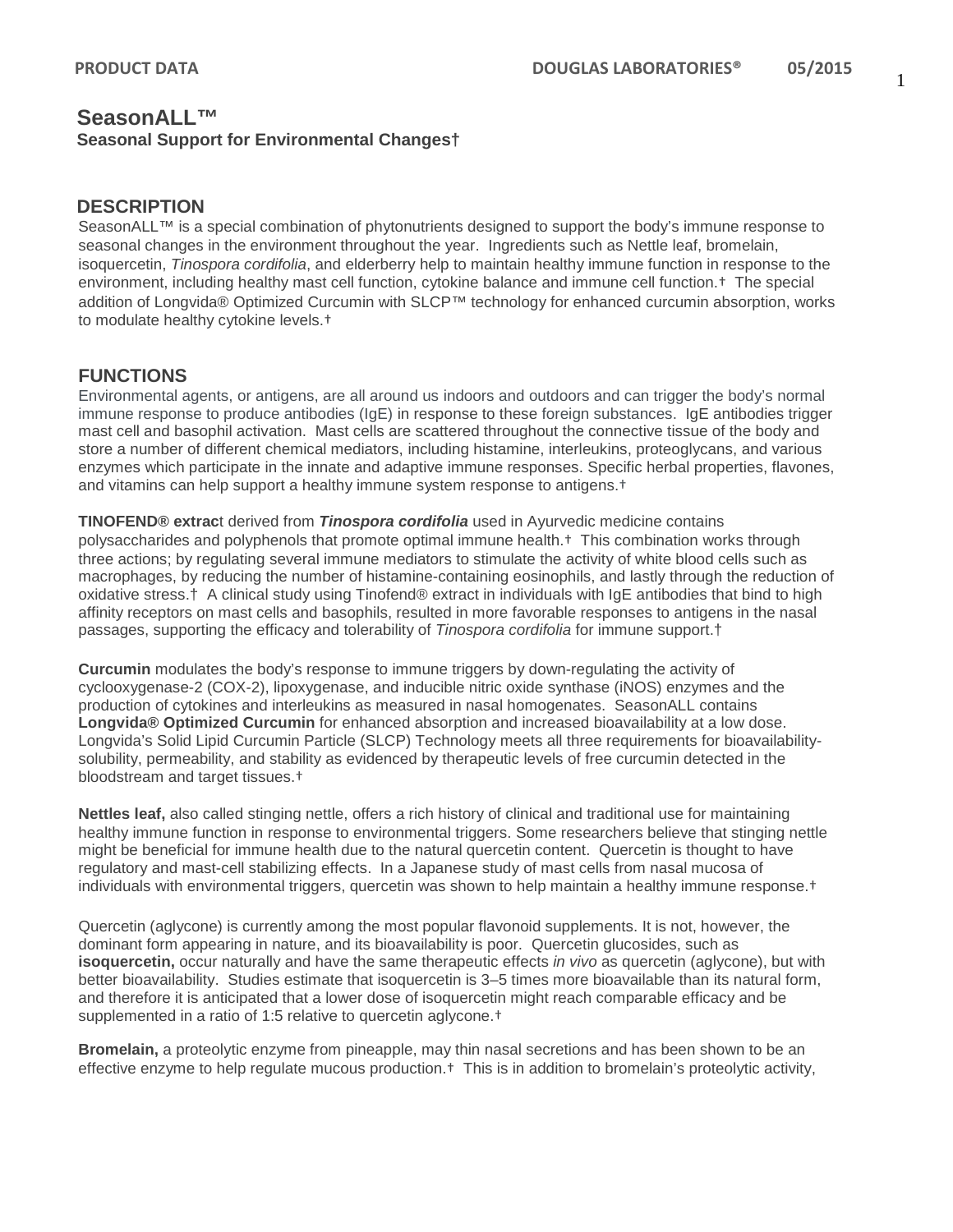## **SeasonALL™ Seasonal Support for Environmental Changes†**

which may promote the inhibition of prostaglandin biosynthesis and the initiation of prostaglandin E1 accumulation.† Preliminary research suggests boswellic acids in **Boswellia** may help stabilize mast cells.† The action of boswellic acids on 5-lipoxygenase (5-LO) inhibition leading to a decreased production of leukotrienes has received a high level of attention from the scientific community.

Studies using **black elderberry** fruit have indicated that it may have immuno-protective abilities, including support of a balanced production of cytokines. **Vitamin D** is a key factor linking innate and adaptive immunity due to the T-cells direct response to 1,25-dihydroxyvitamin D, which may be compromised under conditions of vitamin D insufficiency. The major role of **vitamin C** is the protection of the immune cells against free radical damage. Vitamin C concentrations in the plasma and leukocytes rapidly decline during acute immune reactions and stress.†

#### **INDICATIONS**

SeasonALL is a dietary supplement indicated for individuals that desire immune support during the seasonal changes in the environment.†

#### **FORMULA (#202126-60X)**

Serving Size 2 Vegetarian Capsules: Vitamin C (Ascorbic Acid)..........................50 mg Vitamin D-3 (cholecalciferol) .....................500 IU Proprietary blend....................................1025 mg Nettle leaf Extract (*Urtica dioica* L.), Tinofend® Extract (*Tinospora cordifolia*, stem), LONGVIDA® Optimized Curcumin Extract (from *Curcuma longa* root), *Boswellia serrata* Extract (dried gum), Elderberry fruit Extract (*Sambucus nigra* L.) (standardized to 25% total polyphenols), Isoquercetin, Bromelain (yielding 5,000 m.c.u.)

Other Ingredients: Hydroxypropyl methylcellulose (capsule), phosphatidylcholine (from soy), stearic acid, maltodextrin, ascorbyl palmitate, vegetable stearate, silica.

Tinfoend® and Longvida® are registered trademarks of Verdure Sciences, Inc.

### **SUGGESTED USE**

Adults take 2 capsules daily with or without food. May increase to 2 capsules twice daily as needed for acute seasonal support†. Please check with pediatrician prior to use for children.

**WARNING:** Pregnant or lactating women should consult a physician prior to use. This product is contraindicated with immunosuppressive medications. Caution use in individuals with autoimmune disorders.

SIDE EFFECTS No adverse effects have been reported. STORAGE Store in a cool, dry place, away from direct light. Keep out of reach of children.

### **REFERENCES**

Thawani et al. The Antiseptic 2006 Vol 3 No. 104[ *Tinospora cordifolia* (TINOFEND®)]